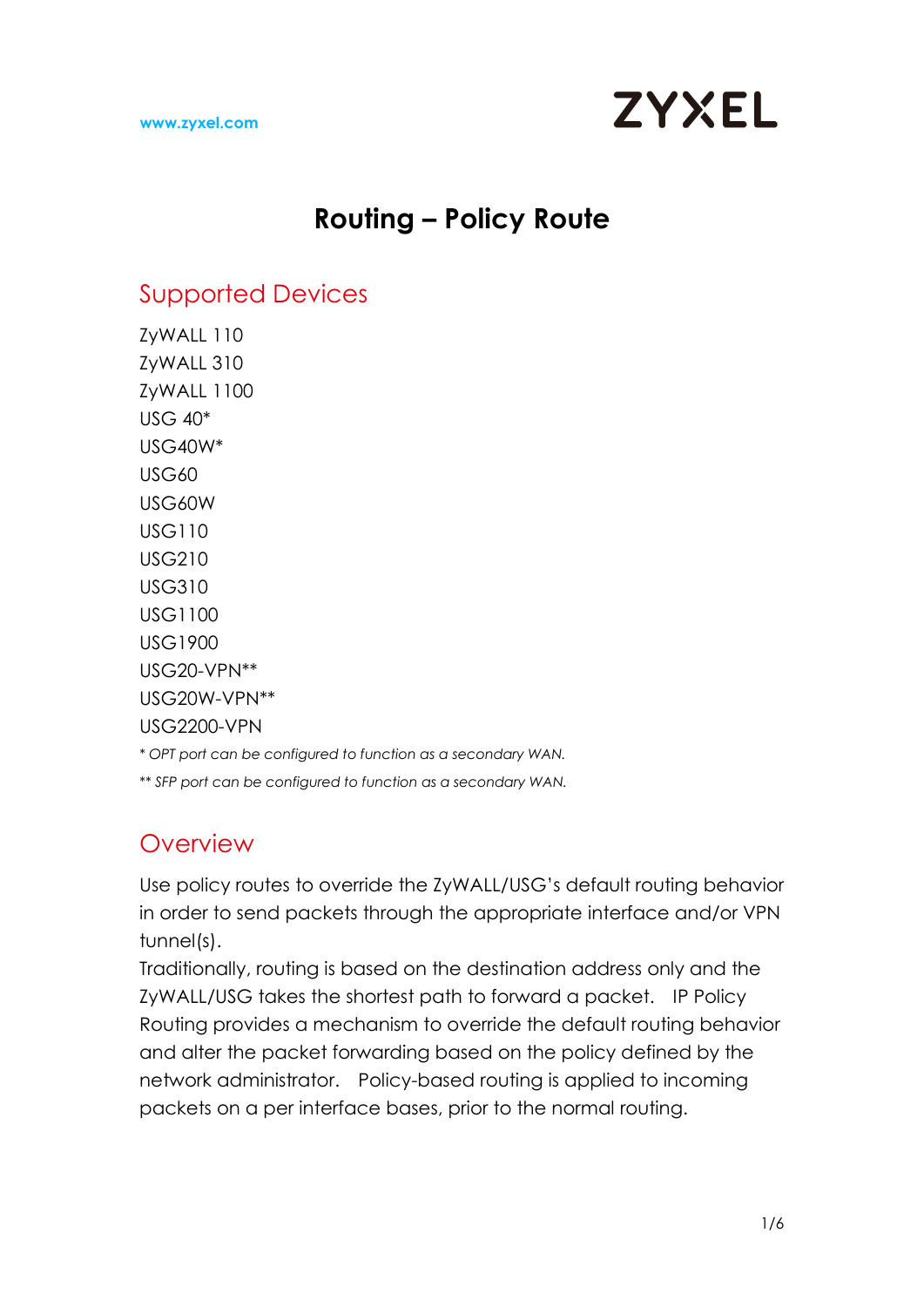

## Routing Rules

Below are some examples policy routes for some of the most common scenarios.

### *Routing Internal Traffic Through Specific WAN*

Depending on your implementation of the ZyXEL router, you may be using multiple internet connections and multiple internal networks (LAN1 and Guest for example). To optimize the internal networks (LAN1) performance you may want to force this traffic through the faster most reliable internet connection while guest use a slower internet connection. This can be achieved by creating two policy routes, one to send traffic out the fast internet connection and the second to send the guest traffic out the slower connection.

For this example WAN1 is the fast connection and WAN2 is the slower internet connection.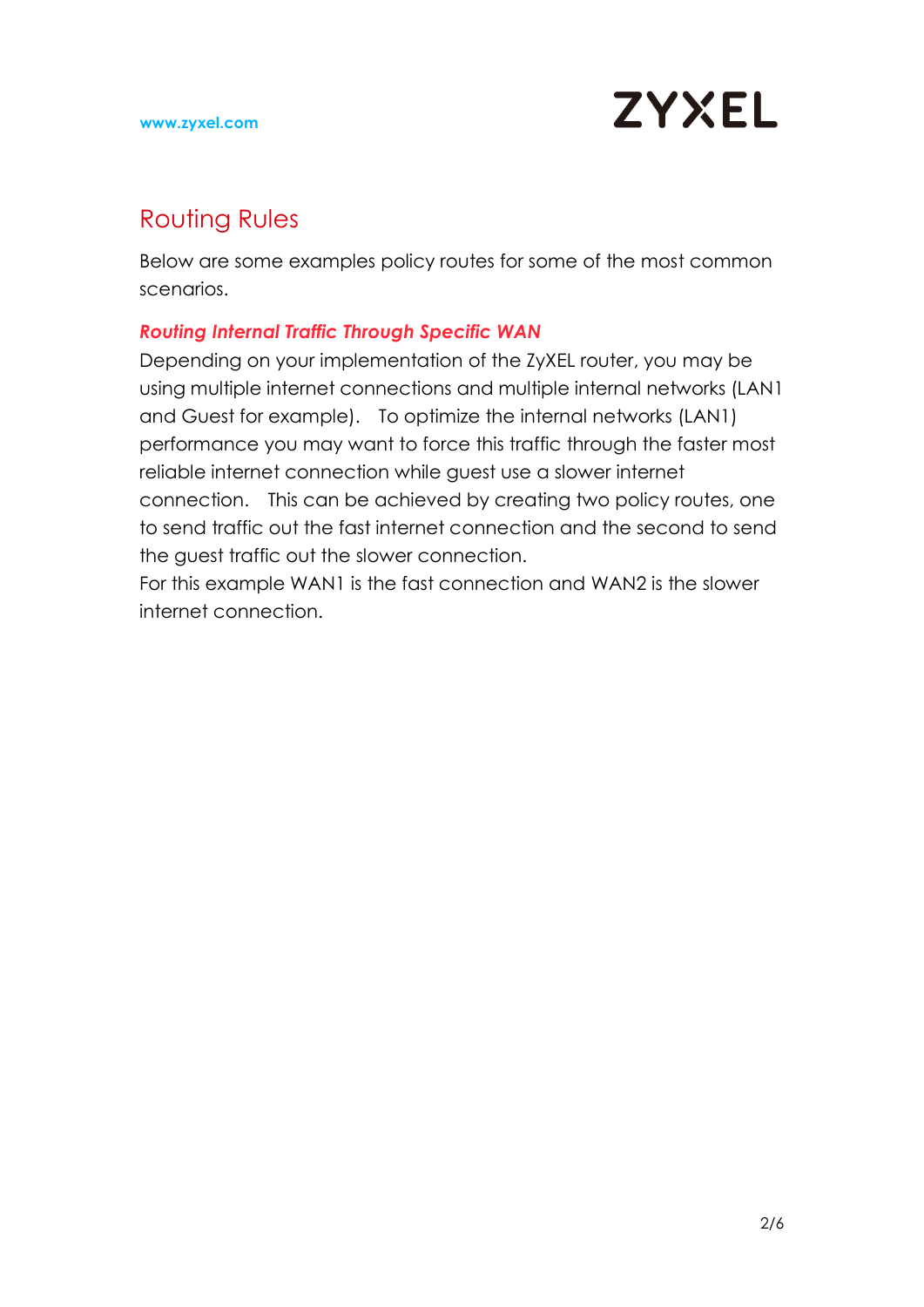#### **www.zyxel.com**

# **ZYXEL**

| Add Policy Route                                             |                                  |                             |  |
|--------------------------------------------------------------|----------------------------------|-----------------------------|--|
| Hide Advanced Settings is Create new Object v                |                                  |                             |  |
| Configuration                                                |                                  |                             |  |
| $\nabla$ Enable                                              |                                  |                             |  |
| Description:                                                 | LAN1-to-WAN1                     | (Optional)                  |  |
|                                                              |                                  |                             |  |
| Criteria                                                     |                                  |                             |  |
| User:                                                        | any                              | v                           |  |
| Incoming:                                                    | Interface                        | ×                           |  |
| Please select one member:                                    | lan1                             | v                           |  |
| Source Address:                                              | <b>LAN1 SUBNET</b>               | ×                           |  |
| <b>Destination Address:</b>                                  | any                              | v                           |  |
| <b>DSCP Code:</b>                                            | any                              | Ÿ                           |  |
| Schedule:                                                    | none                             | v                           |  |
| Service:                                                     | any                              | ×                           |  |
| Source Port:                                                 | any                              | v                           |  |
| <b>Next-Hop</b>                                              |                                  |                             |  |
| Type:                                                        | <b>Interface</b>                 | v                           |  |
|                                                              |                                  |                             |  |
| Interface:                                                   |                                  | v                           |  |
|                                                              | wan1                             |                             |  |
| <b>DSCP Marking</b>                                          |                                  |                             |  |
| <b>DSCP Marking:</b>                                         | preserve                         | v                           |  |
|                                                              |                                  |                             |  |
| <b>Address Translation</b>                                   |                                  |                             |  |
|                                                              | outgoing-interface               | v                           |  |
| Source Network Address Translation:<br><b>Healthy Check</b>  |                                  |                             |  |
| Disable policy route automatically while Interface link down |                                  |                             |  |
| Enable Connectivity Check                                    |                                  |                             |  |
| Check Method:                                                | icmp                             | ×                           |  |
| Check Period:                                                | $(5-600$ seconds)<br>5           |                             |  |
| Check Timeout:                                               | $(1-10$ seconds)<br>$\mathbf{1}$ |                             |  |
| Check Fail Tolerance:                                        | $(1-10)$<br>$\mathbf{1}$         |                             |  |
| Check this address:                                          |                                  | (Domain Name or IP Address) |  |

*Note: Check the "Disable policy route automatically while Interface link down" to have the route disable automatically if WAN\* is down and use the live connection for backup.*

Create a second rule for the Guest network (whether it be LAN2, DMZ, a bridge interface or VLAN) using WAN2 for the Next-Hop.

#### *Route Traffic Through VPN*

The ZyXEL router unfortunately can only route one network subnet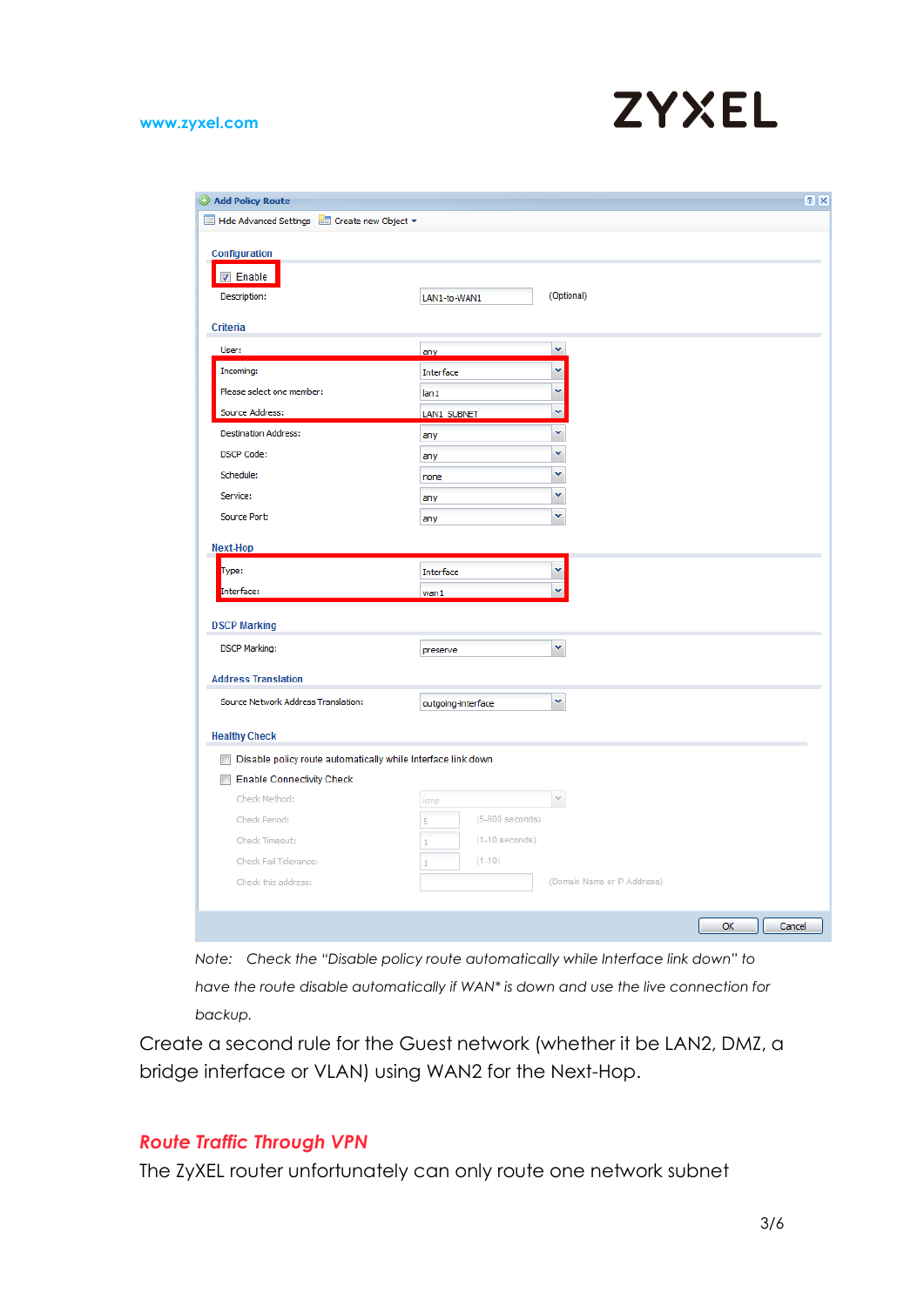

through the VPN or a range of consecutive IP addresses. If your network has a 192.168.1.0/24, a 172.16.0.0/24 and a 10.0.0.0/24 network subnets and need to route all three through a VPN, this would not be possible based on the VPN limitations of the ZyXEL security gateway. Creating a policy route to force traffic from the two other networks through the VPN tunnel would be a workaround.

The example below will route traffic from the LAN2 subnet destined for the remote subnet through the specified VPN tunnel.

| <b>Add Policy Route</b>                       |                                   | 2X           |
|-----------------------------------------------|-----------------------------------|--------------|
| Show Advanced Settings is Create new Object v |                                   |              |
| Configuration                                 |                                   |              |
|                                               |                                   |              |
| $\nabla$ Enable                               |                                   |              |
| Description:                                  | (Optional)<br>Route_LAN2_Thru_VPN |              |
| Criteria                                      |                                   |              |
| User:                                         | $\checkmark$<br>any               |              |
| Incoming:                                     | v<br>Interface                    |              |
| Please select one member:                     | v<br>lan <sub>2</sub>             |              |
| Source Address:                               | v<br>LAN2_SUBNET                  |              |
| Adde                                          |                                   |              |
| <b>DSCP Code:</b>                             | Ÿ<br>any                          |              |
| Schedule:                                     | Ÿ<br>none                         |              |
| Service:                                      | Ÿ<br>any                          |              |
| Next-Hon                                      |                                   |              |
| ٠<br>Type:                                    | v<br><b>VPN Tunnel</b>            |              |
|                                               |                                   |              |
| <b>Auto Destination Address</b>               |                                   |              |
|                                               |                                   |              |
| <b>DSCP Marking</b>                           |                                   |              |
| <b>DSCP Marking:</b>                          | ×<br>preserve                     |              |
|                                               |                                   |              |
|                                               |                                   | OK<br>Cancel |
|                                               |                                   |              |

### *SNAT Routing*

If you have multiple public IP addresses leased by the internet service provider and for instance you need the mail server to send out traffic using one of these addresses. You can create a policy route to send all traffic from the mail server out the WAN using a specific public IP on the leased block.

First an address object for the private mail server IP address and the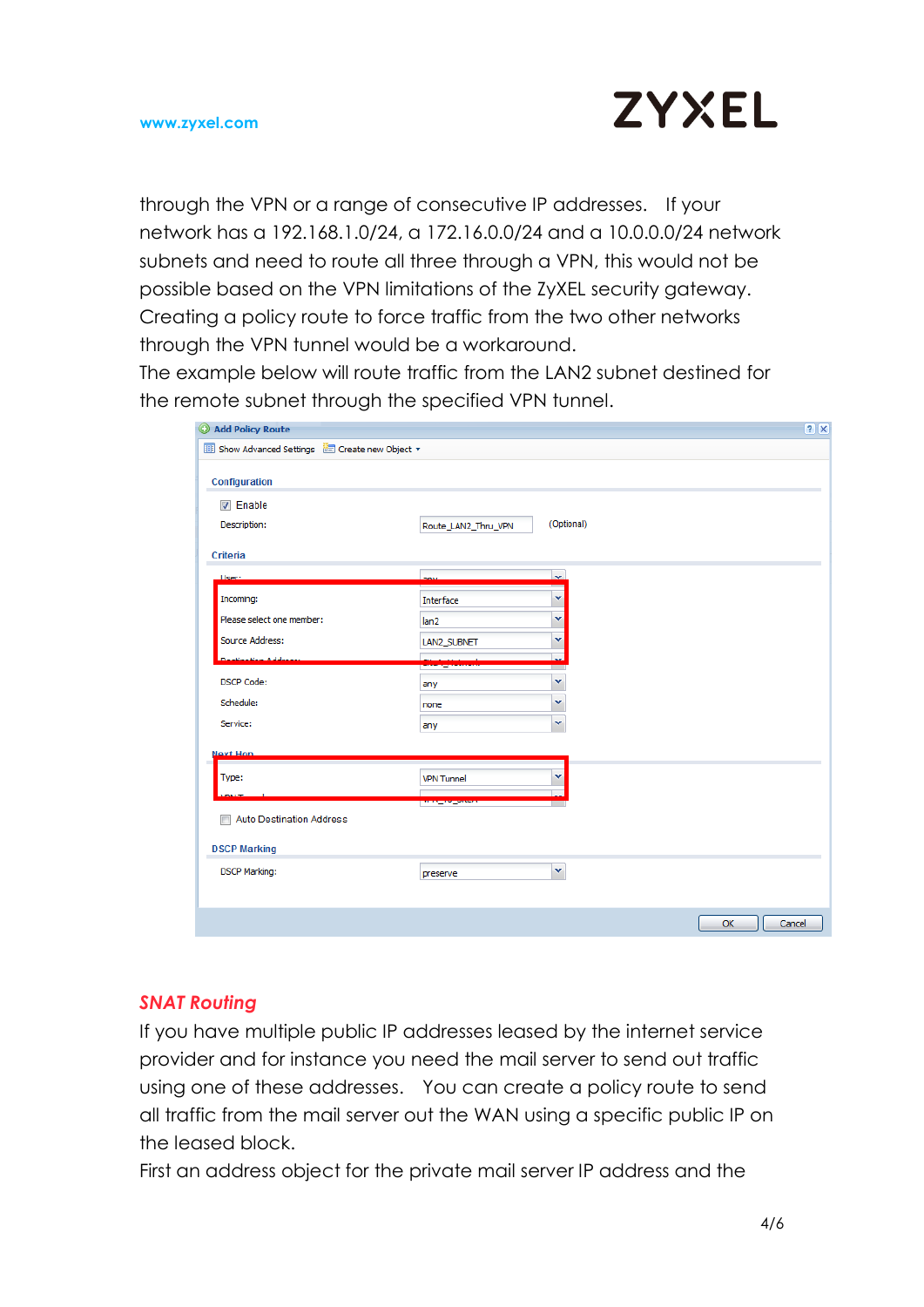

public IP will need to be created under, **Configuration**  $\rightarrow$  **Object**  $\rightarrow$ 

### **Address**.

Public IP

| <b>Add Address Rule</b> |                       | ? X<br>6.205.102/26 |
|-------------------------|-----------------------|---------------------|
| Name:                   | Mail_Server_Public_IP |                     |
| Address Type:           | <b>HOST</b>           | v                   |
| <b>IP Address:</b>      | 123, 123, 123, 123    |                     |
|                         |                       |                     |
|                         |                       | Cancel              |

Internal/Private IP

| <b>Add Address Rule</b> |                        | $\overline{\mathbf{?}}$<br>∣×<br>102 168 0 0/16 |
|-------------------------|------------------------|-------------------------------------------------|
| Name:                   | Mail_Server_Private_IP |                                                 |
| Address Type:           | <b>HOST</b>            | v                                               |
| <b>IP Address:</b>      | 192.168.1.33           |                                                 |
|                         |                        |                                                 |
|                         | ОК                     | Cancel                                          |

To create the policy route to alter the public IP address the server will use to send traffic out to the internet go to, **Configuration**  $\rightarrow$  **Network**  $\rightarrow$ **Routing** and click the *Policy Route* tab.

- Select the incoming interface, this is the interface where the server is located.
- Source Address Select the mail server private IP address object created previously.
- Next-Hop Type Select Interface.
- Interface Select the WAN connection the public IP belows to.
- Source Network Address Translation Select the public IP address object created previously. This is the public IP address the mail server will use for outbound traffic.